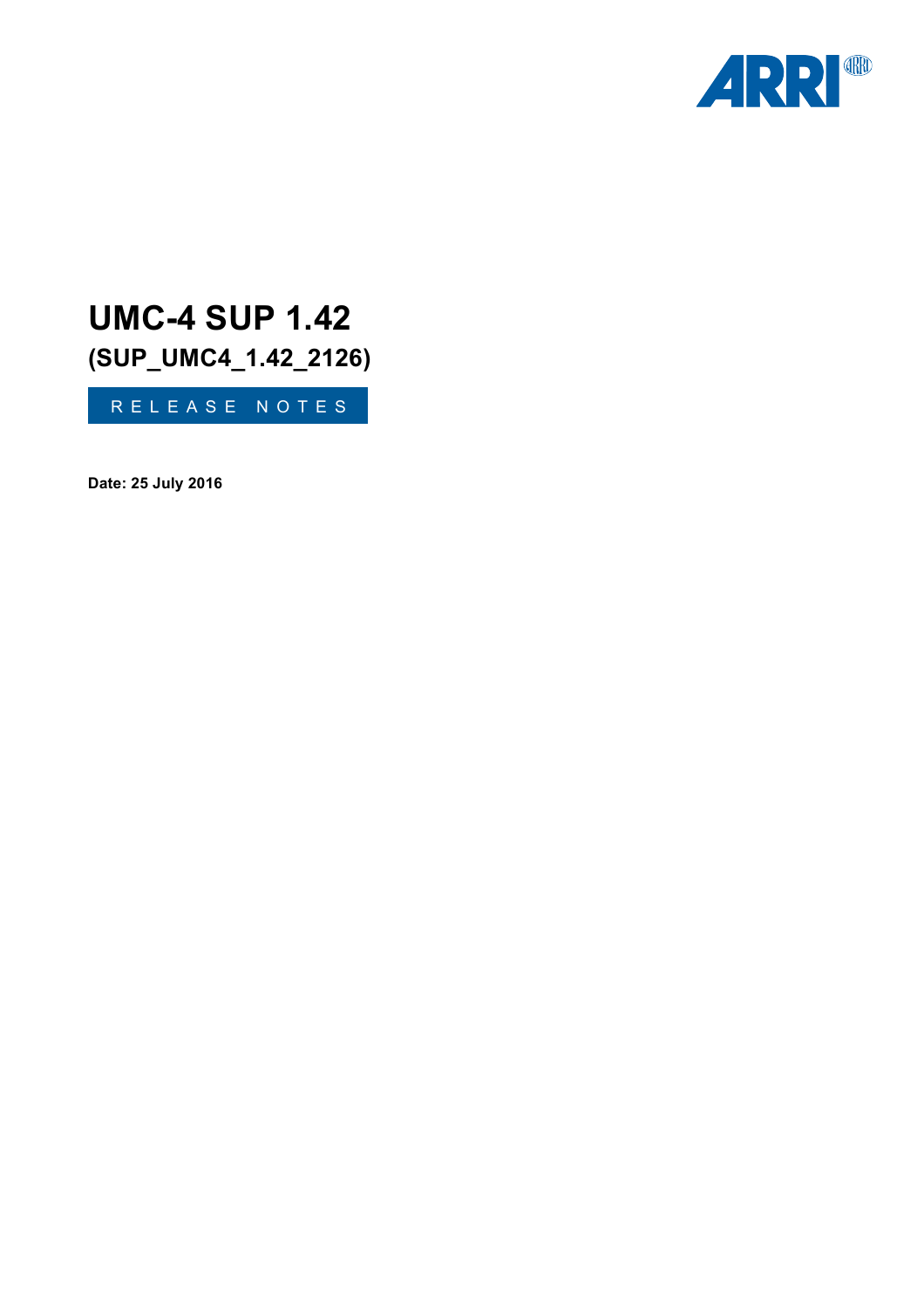# **Table of Contents**

| 1.             |  |  |
|----------------|--|--|
|                |  |  |
|                |  |  |
|                |  |  |
|                |  |  |
|                |  |  |
|                |  |  |
|                |  |  |
|                |  |  |
| 2 <sub>1</sub> |  |  |
|                |  |  |
|                |  |  |
| 3.             |  |  |
|                |  |  |
|                |  |  |
|                |  |  |
|                |  |  |
|                |  |  |
|                |  |  |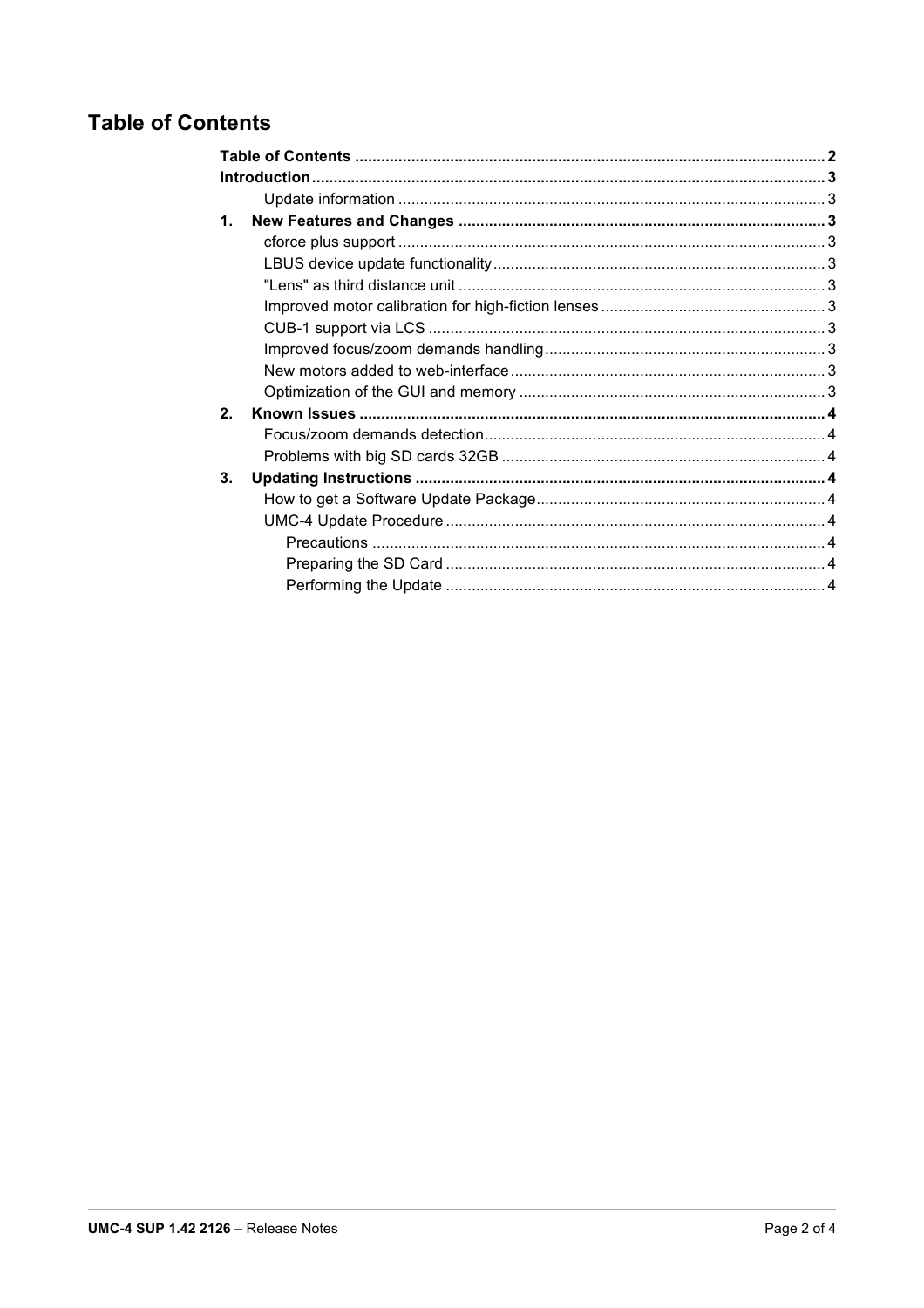# **Introduction**

# Dear Customers,

We herewith announce the release of Software Update Packet (SUP) 1.42 for the Universal Motor Controller UMC-4. This SUP is adds the following new features and changes:

- cforce plus support
- LBUS device update functionality
- "Lens" as third possible distance unit
- Improved motor calibration for lenses with high friction
- CUB-1 support via LCS
- Improved focus/zoom demands handling
- New motors added to web-interface
- Optimization of the GUI and memory

# **Update information**

We highly recommend updating the UMC-4 to this software update package.

# **1. New Features and Changes**

# **cforce plus support**

Added support for cforce plus motor, when cforce plus is connected to the LCS interface (with K2.0007318 Cable LCS to LBUS).

# **LBUS device update functionality**

Added LBUS device update functionality for ARRI and cmotion products incorporating the LBUS interface. Software updates can now be applied to LBUS devices (e.g. cforce motors, LCUBEs) via UMC-4.

# **"Lens" as third distance unit**

It is now possible to select "Lens" as third possible distance unit, besides "Metric" and "Imperial". The setting "Lens" will automatically switch the UMC-4 focus distance unit to the default distance unit of an LDS lens attached to the AMIRA/ALEXA Mini the UMC-4 is connected to (requires K2.0001604 Cable UMC-4 to AMIRA/ALEXA Mini).

# **Improved motor calibration for high-fiction lenses**

The motor calibration has been improved for lenses with high friction, reducing the possibility for unintended interruption of the calibration process.

# **CUB-1 support via LCS**

Added LCUBE CUB-1 support via UMC-4 LCS interface. This can be useful in case that the UMC-4 is equipped with the optional interfaces to broadcast-style focus/zoom demands (K2.0002042 UMC-4 connector module to Canon focus/zoom demands CAN-1 or K2.0002043 UMC-4 connector module to Fujifilm focus/zoom demands FUJ-1) and a Ultrasonic Distance Measure UDM-1 shall be connected to UMC-4 at the same time, for distance readout on WCU-4.

# **Improved focus/zoom demands handling**

The handling of broadcast-style focus/zoom demands (K2.0002042 UMC-4 connector module to Canon focus/zoom demands CAN-1 or K2.0002043 UMC-4 connector module to Fujifilm focus/zoom demands FUJ-1) has been improved, reducing possible drift at zero position.

#### **New motors added to web-interface**

The cforce mini and cforce plus motors have been added to the web-interface.

# **Optimization of the GUI and memory**

The graphical user interface and the internal memory have been further optimized.